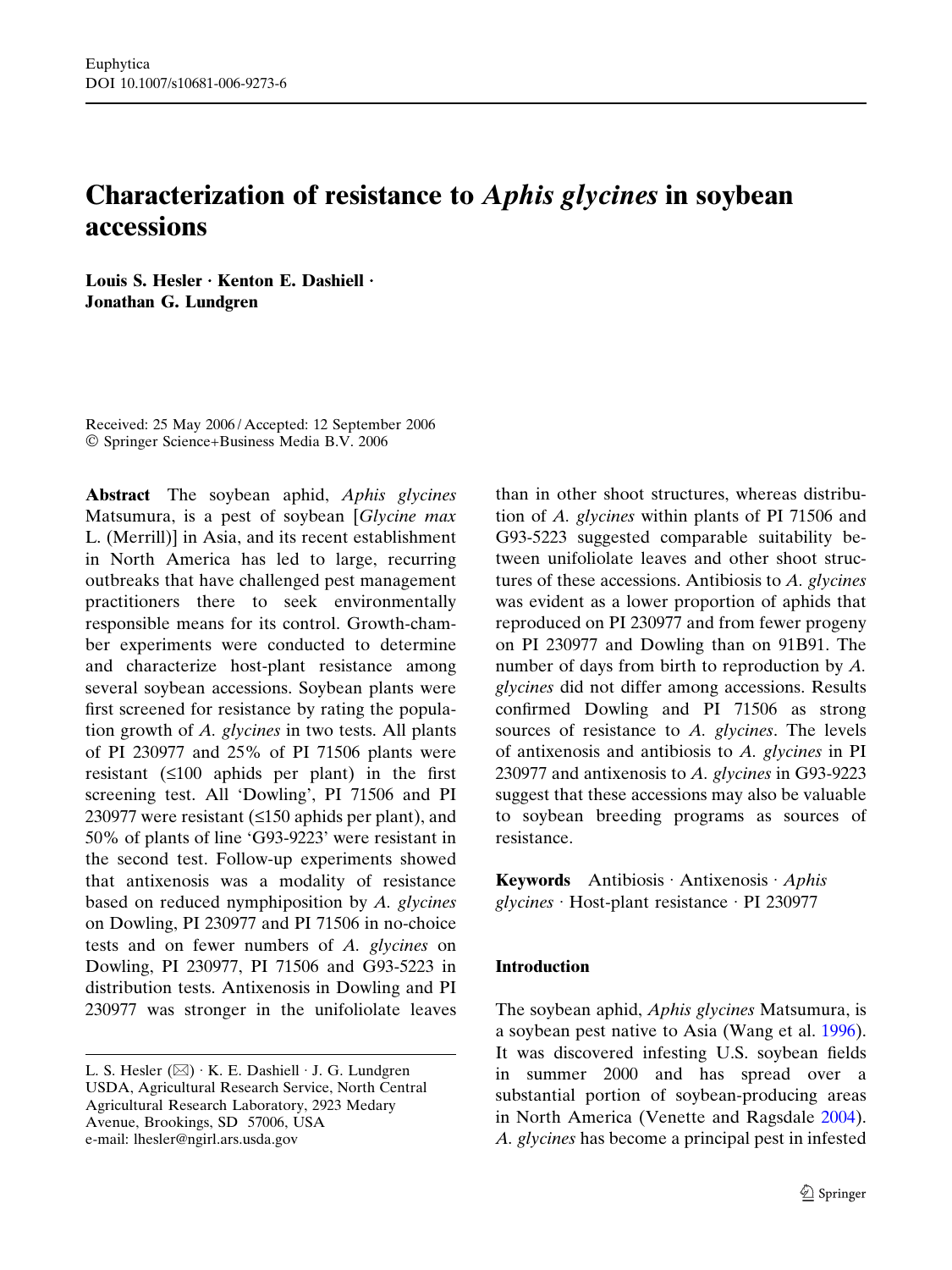areas, as large populations develop on plants and cause yield loss (Myers et al. [2005](#page-8-0)). In addition to causing direct physiological damage by feeding, A. glycines transmits soybean mosaic virus and other viruses to soybean plants (Clark and Perry [2002;](#page-8-0) Domier et al. [2003](#page-8-0)). Large, recurring outbreaks of soybean aphid in North America have challenged pest management practitioners to devise environmentally responsible means of protecting soybeans (Rutledge et al. [2004\)](#page-8-0). Currently, insecticides are recommended as an immediate measure against soybean aphid until other management approaches, such as host-plant resistance, can be evaluated and developed (Rutledge et al. [2004\)](#page-8-0).

Plant resistance is often the hub of an integrated pest management program for insect pests (Panda and Khush [1995](#page-8-0); Wiseman [1998](#page-8-0), [1999\)](#page-8-0), and thus there is need to develop soybean varieties that are resistant to A. glycines. New sources of resistance should be categorized to understand the effect on the target insect and to optimize their development and use in cultivars (Panda and Khush [1995](#page-8-0)). The three basic categories of host-plant resistance are antixenosis, antibiosis, and tolerance (Kogan and Ortman [1978;](#page-8-0) Painter [1951](#page-8-0); Smith [2005\)](#page-8-0). Antixenosis and antibiosis are measured in terms of aphid responses to host plants, whereas tolerance is measured as differential responses among host plants to specific levels of aphid infestation. Antixenosis deters or reduces colonization by insects, whereas antibiosis causes adverse effects on insect life history. Tolerance is the ability of a plant to grow and reproduce despite supporting an infestation that would limit growth and reproduction of a susceptible host.

Sources resistant to A. glycines have recently been identified, with antibiosis and antixenosis as resistance modalities. Hill et al. ([2004\)](#page-8-0) reported resistance to A. glycines in several soybean accessions, including 'Dowling', 'Jackson', 'Sugao Zarai' and the plant introduction line (PI) 71506. Hill et al.  $(2004)$  $(2004)$  and Li et al.  $(2004)$  showed that cultivars Dowling, Jackson, and Sugao Zarai possess antibiosis to A. glycines, and Hill et al. [\(2004](#page-8-0)) characterized PI 71506 as antixenotic. Hill et al. ([2004\)](#page-8-0) also noted that PI 230977 was resistant to A. glycines in a choice test, but did not further characterize its resistance. Mensah et al. ([2005\)](#page-8-0) identified resistance PI 567541B and PI 567598B as antixenotic, and showed that PI 567543C and PI 567597C have antibiosis resistance to A. glycines.

Because of the limited information on A. glycines-resistance in PI 230977, additional testing with it and related lines is warranted. PI 71506 is a grandparent and PI 230977 is a great-grandparent of lines used in  $F_4$ -derivation, respectively, of the cultivar 'Ripley' (Cooper et al. [1990](#page-8-0)) and the advanced soybean line 'G93-9223' (Luzzi et al. [1997\)](#page-8-0). We are unaware of any information about resistance to A. glycines in Ripley and G93-9223. However, adapted germplasm, such Ripley and G93-9223, is generally more useful in breeding programs, and thus testing for A. glycines-resistance in these two lines is needed. The objectives of this study were to characterize the type of resistance to A. glycines in the progenitor lines PI 71506 and PI 230977 and two cultivars derived from them (G93-9223 and Ripley).

## Materials and methods

We conducted experiments with the soybean accessions listed in Table [1](#page-2-0). We performed four types of growth-chamber experiments to determine resistance to A. glycines among soybean accessions. The first experiment was used to screen accessions for resistance by rating population growth of A. glycines on plants. Three types of follow-up experiments were conducted to characterize resistance responsible for differences in population growth of A. glycines observed among accessions. In follow-up experiments, only six accessions were used, with Dowling as an A. glycines-resistant control, '91B91' as the susceptible control, and PI 71506, PI 230977, G93-9223, and Ripley as other test entries. All experiments were conducted at the North Central Agricultural Research Laboratory, Brookings, SD, USA.

## Plant accessions and aphids

Experimental plants were prepared by placing two seeds of an accession into an 8.5-cm square plastic pot filled with a 2:1:1 mixture of soil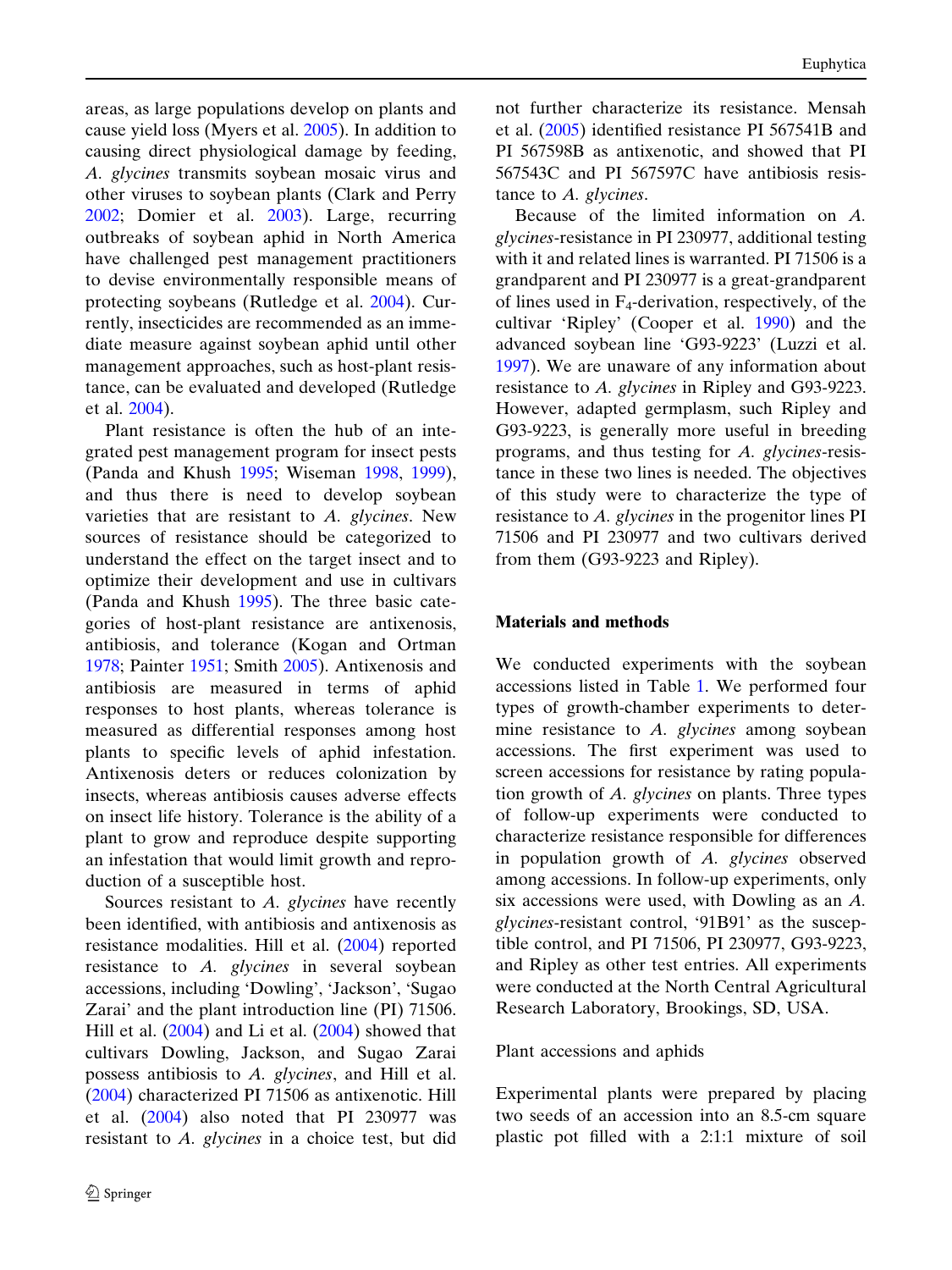| Accession               | Comments                                                                                                                                          |
|-------------------------|---------------------------------------------------------------------------------------------------------------------------------------------------|
| Pioneer 91B91           | Pioneer Hi-Bred International Inc., Johnston, IA, USA; favorable to substantial population growth of<br>A. glycines (Beckendorf 2005)             |
| Williams 82             | Susceptible to A. glycines (Hill et al. 2004)                                                                                                     |
| Dowling                 | Pedigree: Semmes $\times$ PI 200492 (adapted from NGRP 2006); antibiosis (Hill et al. 2004) and antixenosis<br>(Li et al. $2004$ ) to A. glycines |
| PI 71506                | Antixenosis to A. glycines (Hill et al. 2004)                                                                                                     |
| PI 230977               | Resistant to A. glycines (Hill et al. 2004)                                                                                                       |
| G93-9223 (PI<br>595099) | Pedigree: F <sub>4</sub> -derived line from G83-559 $\times$ (G80-1515(2) $\times$ PI 230977) (NGRP 2006; Luzzi et al. 1997)                      |
| Ripley                  | Pedigree: F <sub>4</sub> -derived line from Hodgson $\times$ (York $\times$ PI 71506) (NGRP 2006; Cooper et al. 1990)                             |
| Early Sunrise           | Also known as 'FC 32141'; pureline adapted to South Dakota, USA (NGRP 2006)                                                                       |
| Manchukota              | Selection from 'Manchu' adapted to South Dakota, USA (NGRP 2006)                                                                                  |
| $S19-V2RR$              | Syngenta Inc., Wilmington, DE, USA                                                                                                                |
| <b>S24-K4RR</b>         | Syngenta Inc., Wilmington, DE, USA                                                                                                                |

<span id="page-2-0"></span>Table 1 Soybean accessions used in host-plant-resistance experiments with Aphis glycines

(fine-loamy, mixed Calcic Hapludolls), perlite, and coarsely ground coconut shells (Coir, J.R. Johnson Supply Inc., Roseville, MN, USA). One week after planting, pots were thinned to one seedling each based on uniform seedling growth. One plant of each accession was placed into a 26.5-cm  $\times$  51-cm plastic flat for a total of seven to nine accession plants per flat. Each flat was used as an experimental block, with experiments set up in a randomized complete block design with at least seven blocks (replications). Experiments commenced by placing A. glycines by artist's brush onto the abaxial surface of expanding unifoliolate leaves of 2-week-old plants (intermediate VC stage; Pedersen [2004](#page-8-0)), and they were run under a 16:8::L:D photoregime and 22°C:18°C::L:D temperature range.

All A. glycines used in the experiments were obtained from a virus-free, multiclonal stock colony maintained on soybean variety 'Asgrow 0801' (Monsanto Corp., St Louis, MO, USA) plants in growth chambers (16:8::L:D photoregime with 22°C:18°C::L:D temperature range) at our laboratory. The aphid colony was established by collecting aphids from a soybean field in Brookings County, SD, USA, in summer 2002 and re-stocked with aphids in summer 2005. Field-collected aphids were caged and checked every few hours, with neonate offspring deposited within the first 30 h transferred to non-infested plants to ensure that colony plants were free of aphid-transmitted plant virus. Infested colony plants were maintained 3–4 weeks, and then infested shoots were cut and transferred to noninfested, 2-week-old soybean plants to maintain the colony.

## Rating the population growth of Aphis glycines

Population-growth experiments were conducted with tested seven to nine accessions at a time, and commenced by placing five A. glycines on the underside of each unifoliolate leaf (ten aphids per individual accession plant). This was a choice test, as aphids were not caged on plants. After 14 days, A. glycines populations were evaluated on each plant. In the first test, individual plants were rated as resistant if they had  $\leq 100$  aphids (categories 1 and 2 of Hill et al. [2004\)](#page-8-0). In that test, aphid response was generally bimodal, with individual plants either having about 100 aphids or having distinctly >>100 aphids. However, plants with slightly >100 aphids were not rated as resistant, and their potential for meaningful resistance to A. glycines could have been missed. Thus, the cutoff of the rating scale was raised to 150 A. glycines per plant in the second screening test to include accession plants with slightly  $>100$  A. glycines as resistant. Data for population ratings were placed in a frequency table and analyzed for differences among accessions using a two-tailed, Fisher's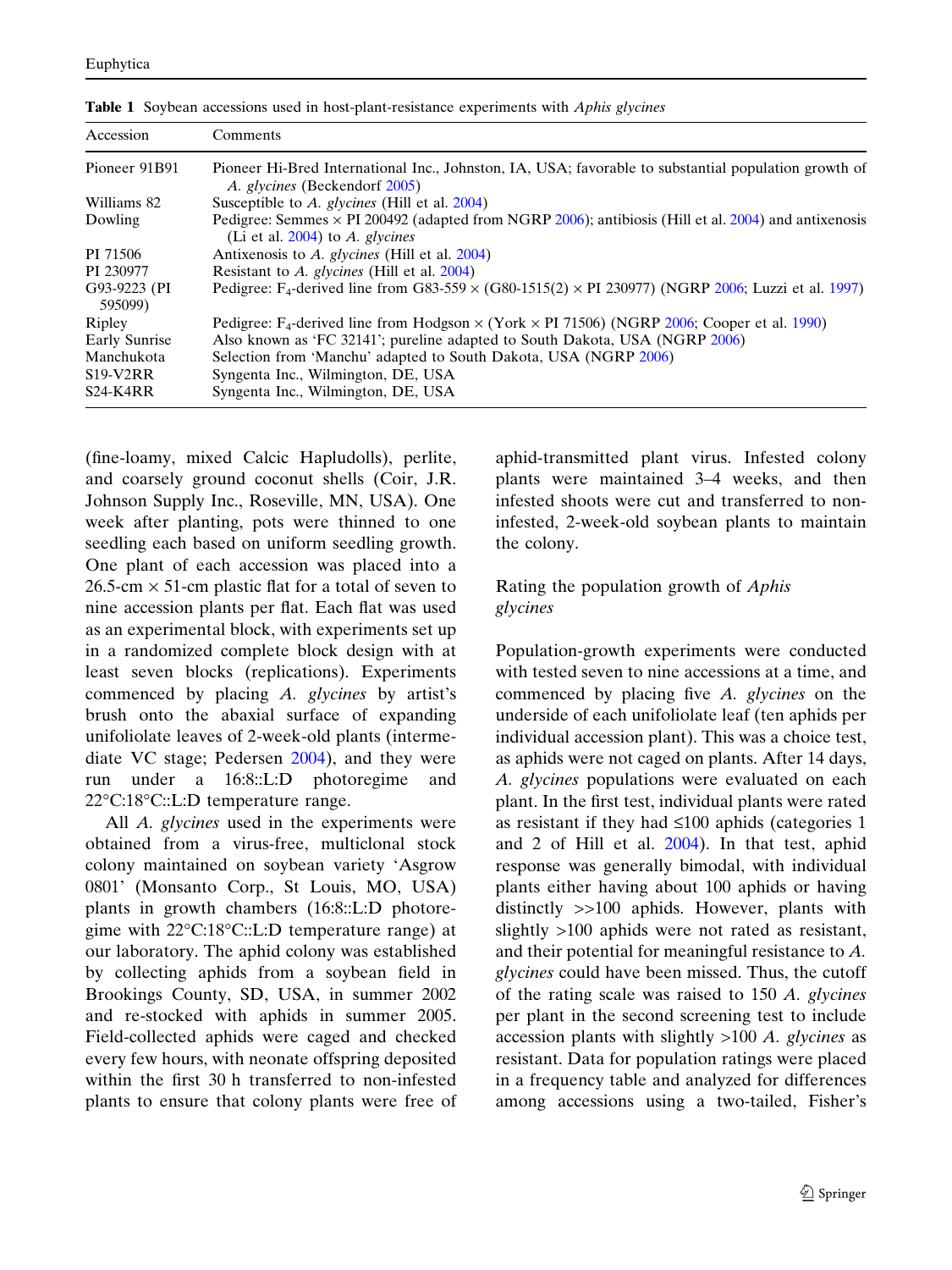Exact Test (Zar [1998;](#page-8-0) PROC FREQ feature, SAS Institute [2002](#page-8-0)).

Distribution of aphids within and among plants

Based on observations of the distribution of A. glycines among test accessions in the populationgrowth tests, we hypothesized that aphids initially placed on unifoliolate leaves would differentially distribute themselves by remaining on or moving off of unifoliolate leaves and that patterns in their distribution on shoot structures would vary by accession and time. To test this, we placed five adult or third-instar A. glycines per each unifoliolate leaf (ten aphids per plant) without caging on the various accessions. The aphids were not caged, and thus were free to redistribute themselves on the test plants. Accessions were randomized and appeared once within each of ten replicate blocks. At 24 and 48 h after infesting, separate counts of adult aphids were made on the unifoliolate leaves and on the remaining shoot of each plant. A categorical log-linear model (Agresti [1990;](#page-8-0) PROC CATMOD feature, SAS Institute [2002](#page-8-0)) was used to analyze the effects of accession, shoot structure, and time and their interactions on the counts of A. glycines per plant.

## No-choice nymphiposition

We hypothesized that differences in the population growth of A. glycines among accessions stemmed, at least in part, from differential nymphiposition by A. glycines. To test this, we performed two, no-choice nymphiposition tests in which A. glycines were confined by clip cages similar to those used by Hill et al.  $(2004)$  $(2004)$  and Puterka and Peters ([1988\)](#page-8-0). The cages were made from plastic tubing (12 mm i.d., 12 mm long) and steel tension-clips (4.6 mm long; Hairart, Gardena, CA, USA). The tubing was glued to a perpendicularly bent clip prong. One end of the tube was covered with fine mesh screen (150-*l*m openings; BioQuip, Rancho Dominguez, CA, USA), and the other was glued to a fiber washer (0.9 mm i.d., 19 mm o.d.). This washer had been glued to a similarly shaped piece of 1-mm thick felt, and another washer was glued to the inner surface of the other clip prong to align with the felt and opposite washer. Aphids used in the test were selected arbitrarily from colony plants, and not necessarily uniform in age. They were transferred by small brush from colony plants to accession plants. Aphids were caged for 24 h (three adults) or 48 h (five adults), respectively, on an accession plant. At the end of each test period, the number of nymphs (alive and dead) per plant was counted and subjected to analysis of variance (PROC ANOVA feature; SAS Institute [2002\)](#page-8-0).

Developmental time and number of progeny

This experiment was a continuation of the 24-h, no-choice nymphiposition test, and was used to test whether accessions affected (1) the number of days from birth to onset of reproduction and (2) the number of nymphs produced by individual A. glycines in the first 7 days of adulthood. After the number of nymphs per leaf was tallied for the initial 24-h nymphiposition period, aphids were thinned to one neonate per plant and re-caged. Beginning 5 days later, plants were checked daily for reproductive maturity of the remaining caged aphid. The number of A. glycines and the time (in days) to reach reproductive maturity was recorded. When reproduction began, secondgeneration neonates were counted and removed daily over a 7-day period. For some accessions, several nymphs did not survive to reproduce. Because of missing values for aphids that did not reach reproductive maturity, the number of days to reproduction was analyzed by a chi-square test of mean values for each accession (Zar [1998\)](#page-8-0). If aphids failed to complete 7 days of reproduction, the number of second-generation nymphs was recorded as zero on days which the adult aphid was absent. Analysis of variance (PROC ANO-VA) was used to test the effect of accession on the number of nymphs deposited over 7 days. Following a significant ANOVA ( $\alpha = 0.05$ ), means for a response variable were separated by accession using Tukey's honest significant difference (Zar [1998\)](#page-8-0). Because some accessions had a low proportion of aphids reach reproductive maturity, Fisher's Exact Test was used to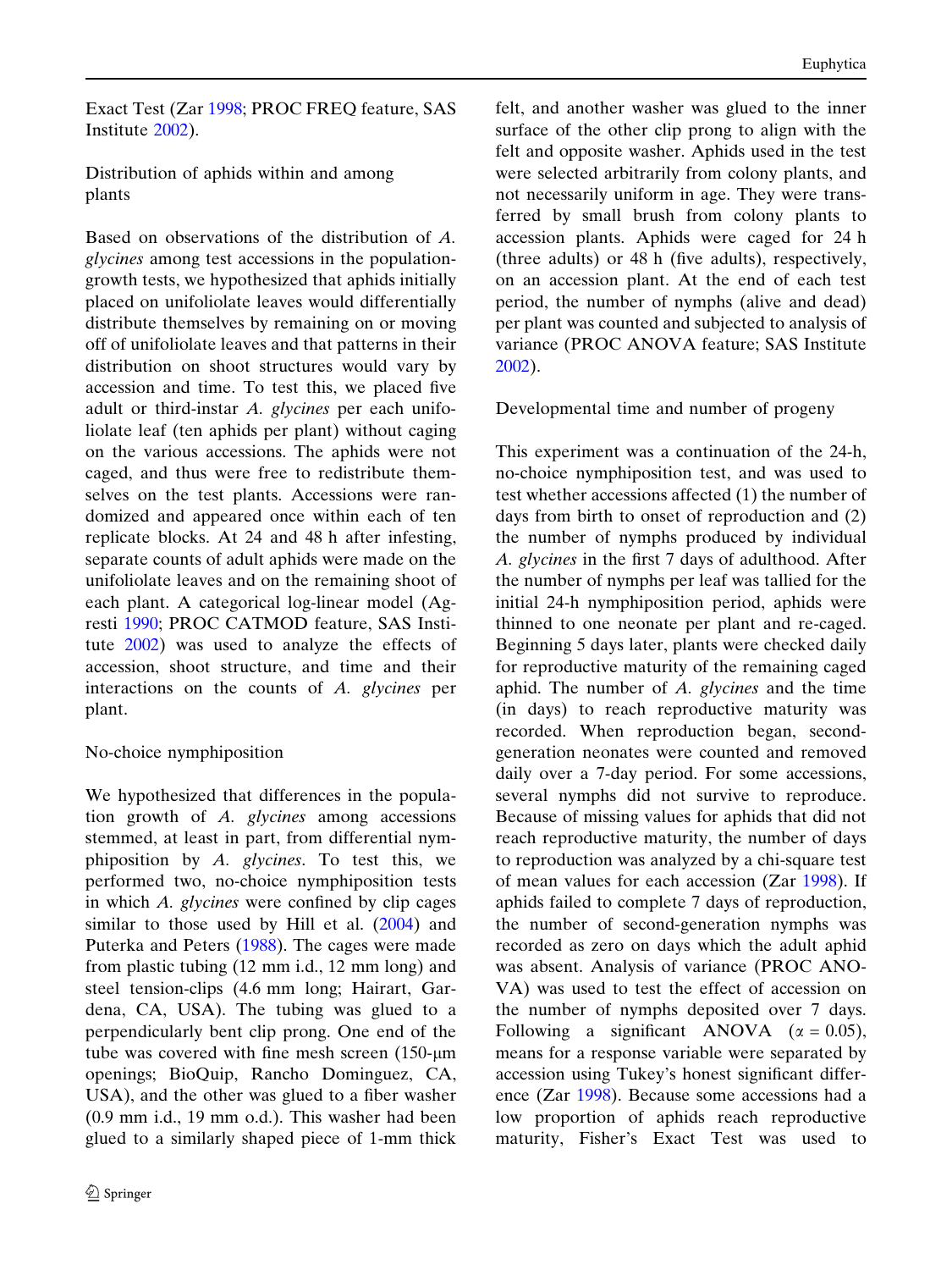<span id="page-4-0"></span>determine the probability of observing the distribution in survival of aphids among accessions. This was followed by a Tukey-type multiple comparison test ( $\alpha$  = 0.05; Zar [1998](#page-8-0)) to compare the proportion of plants in which aphids reached reproductive maturity among accessions.

#### Results

#### Rating the population growth of Aphis glycines

Frequencies in the ratings of aphid population growth differed among accessions in both tests (Table 2;  $P < 0.001$ , Fisher's Exact Test). In the first test, 100% of PI 230977 plants and 25% of PI 71506 plants were rated as resistant to aphid population growth  $(\leq 100 \text{ A}$ . glycines per plant); other accessions had no plants rated as resistant. In the second test, three accessions (Dowling, PI 71506, PI 230977) had 100% of plants rated as resistant to population growth of A. glycines  $(\leq 150$  aphids per plant), and 50% of G93-9223 plants were rated as resistant. Other soybean accessions had no plants rated as resistant, as numbers of A. glycines were much >150 per plant.

Table 2 Proportion of soybean accessions rated as resistant to Aphis glycines 2 weeks after initial infestation with ten aphids per plant

| Accession         | Proportion resistant <sup>a</sup> |        |  |
|-------------------|-----------------------------------|--------|--|
|                   | Test 1                            | Test 2 |  |
| 91 <sub>B91</sub> | 0.00                              | 0.00   |  |
| PI 71506          | 0.25                              | 1.00   |  |
| PI 230977         | 1.00                              | 1.00   |  |
| Dowling           | $\mathbf b$                       | 1.00   |  |
| G93-9223          | 0.00                              | 0.50   |  |
| Ripley            | 0.00                              | 0.00   |  |
| Early Sunrise     | 0.00                              |        |  |
| Manchukota        | 0.00                              |        |  |
| <b>S19-V2RR</b>   | 0.00                              |        |  |
| <b>S24-K4RR</b>   | 0.00                              |        |  |
| Williams 82       |                                   | 0.00   |  |

<sup>a</sup>Frequencies of plants rated as aphid resistant were not equal among accessions in each test  $(P < 0.001$ , Fisher's Exact Test). Test 1—resistant if < 100 A. glycines per plant  $(n = 8)$ ; test  $2 - < 150$  A. glycines per plant  $(n = 8)$ 

<sup>b</sup> Not included in test

Distribution within and among plants

The numbers of A. *glycines* on soybean plants differed by accession, shoot structure, and the  $accession \times shoot$  structure and shoot structure  $\times$  time interactions (Table 3). Across accessions, A. glycines were distributed more on unifoliolate leaves than other shoot structures (stems and trifoliolate leaf), but the difference decreased over time. At 24 h, there were  $5.1 \pm 2.8$ aphids per unifoliolate pair vs  $3.1 \pm 2.8$  aphids on other shoot structures, whereas 48 h after infestation, there were  $4.3 \pm 3.1$  aphids per unifoliolate pair vs  $3.2 \pm 2.1$  aphids on other shoot structures.

Figure [1](#page-5-0) illustrates that the numbers of  $A$ . glycines differed markedly among accessions and between the two categories of shoot structures (unifoliolate leaves vs stems and trifoliolate leaf). The relatively low numbers of A. glycines on the shoots of PI 71506, G93-9223, Dowling and PI 230977 showed that plants of these accessions were antixenotic. A. glycines generally accepted placement on unifoliolate leaves of accessions 91B91 and Ripley, whereas distribution of aphids on other accessions showed that unifoliolate leaves were roughly equally (PI 71506 and G93- 9223) or less acceptable (Dowling and PI 230977) to A. glycines compared to the stem and emerging trifoliolate leaf.

Table 3 Sources of variation in numbers of Aphis glycines per plant: distribution test

| Source                             |   |        | P value |
|------------------------------------|---|--------|---------|
| Accession                          | 5 | 16.63  | 0.005   |
| Shoot structure <sup>a</sup>       | 1 | 14.70  | 0.001   |
| Time <sup>b</sup>                  | 1 | 1.64   | 0.201   |
| Accession $\times$ shoot structure | 5 | 154.24 | < 0.001 |
| Accession $\times$ time            | 5 | 6.23   | 0.285   |
| Shoot structure $\times$ time      |   | 4.71   | 0.030   |
| Three-way interaction              |   | 2.41   | 0.790   |

Results from analysis categorical log-linear model (adapted from Agresti [1990;](#page-8-0) PROC CATMOD feature, SAS Institute [2002\)](#page-8-0)

<sup>a</sup> Unifoliolate leaves vs stem and emerging trifoliolate leaf

 $<sup>b</sup>$  At 24 and 48 h after infestation with ten A. glycines per</sup> unifoliolate leaves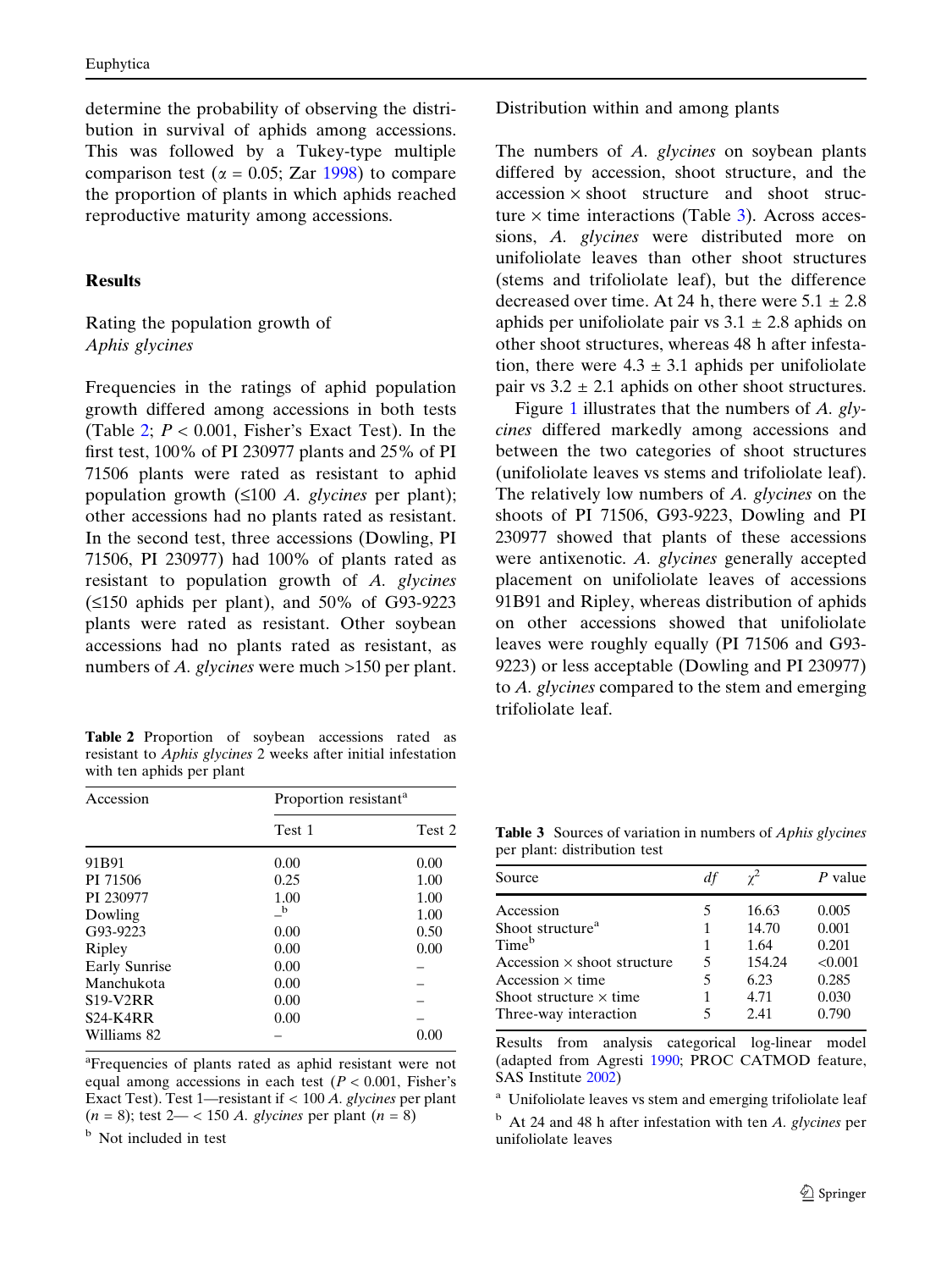<span id="page-5-0"></span>Fig. 1 Number of Aphis glycines on unifoliolate leaves vs stems and trifoliolate leaf of various soybean accessions. Bars represent the mean number of aphids counted at 24 and 48 h after initial infestation with ten A. glycines per plant  $(n = 9)$ . Sums for each pair of bars per accession may not equal 90 aphids due to abandonment of plants by A. glycines



No-choice nymphiposition

In the first test, the number of nymphs deposited over 48 h differed among accessions (Table [3;](#page-4-0)  $F = 11.40; df = 5, 24; P < 0.001$ . A. glycines deposited fewer nymphs on Dowling, PI 71506, and PI 230977 than on 91B91 and Ripley. The number of nymphs on G93-9223 did not differ from that on other accessions.

In the second test, the number of nymphs deposited over 24 h differed among accessions (Table 4;  $F = 8.38$ ;  $df = 5$ , 43;  $P < 0.001$ ). A. glycines deposited fewer nymphs on Dowling and PI 230977 than on 91B91, G93-9223, and Ripley. The number of nymphs on PI 71506 did not differ from that on other accessions.

Developmental time and number of progeny

The number of A. glycines reaching reproductive maturity differed among accessions (Fisher's

Table 4 Number of nymphs deposited over 48 h by five apterous Aphis glycines per plant caged on various soybean accessions

| Accession | Mean $\pm$ SE    |
|-----------|------------------|
| 91B91     | $13.0 \pm 1.5$ a |
| Dowling   | $3.8 \pm 1.3$ b  |
| PI 71506  | $8.1 \pm 0.5$ b  |
| PI 230977 | $3.7 \pm 0.6$ b  |
| G93-9223  | $8.2 \pm 1.3$ ab |
| Ripley    | $13.0 \pm 1.5$ a |

Exact Test,  $P < 0.001$ ). A lower proportion of A. glycines reached reproductive maturity on PI 230977 than on 91B91, G93-9223, and PI 71506 (Table [5\)](#page-6-0); a smallr proportion of aphids matured on Dowling than on PI 71506. The mean number of days to reproductive maturity for A. glycines did not differ among accessions ( $\chi^2$  = 4.06;  $df = 1$ ;  $P = 0.54$ ). Accessions differed in the number of nymphs that A. glycines produced in the first 7 days of reproduction  $(F = 15.03; df = 5, 43;$  $P < 0.001$ ), with fewer A. glycines progeny on Dowling and PI 230977 than on 91B91, Ripley, and PI 71506 (Table [5\)](#page-6-0). The number of nymphs produced on G93-9223 did not differ from that on other accessions.

#### **Discussion**

The results of our screening tests are consistent with a high level of resistance to A. glycines in soybean accessions Dowling and PI 230977 reported by Hill et al. [\(2004](#page-8-0)). We also found that PI 71506 was resistant to A. glycines, particularly when the resistance ratings included infestations up to 150 aphids per plant. In contrast, Hill et al. ([2004\)](#page-8-0) found that PI 71506 was highly resistant to A. glycines. The differences between our results and those of Hill et al.  $(2004)$  $(2004)$  with regard to PI 71506 are unknown, but may have stemmed from different aphid test populations or perhaps their use of shorter test periods (<14 days). Our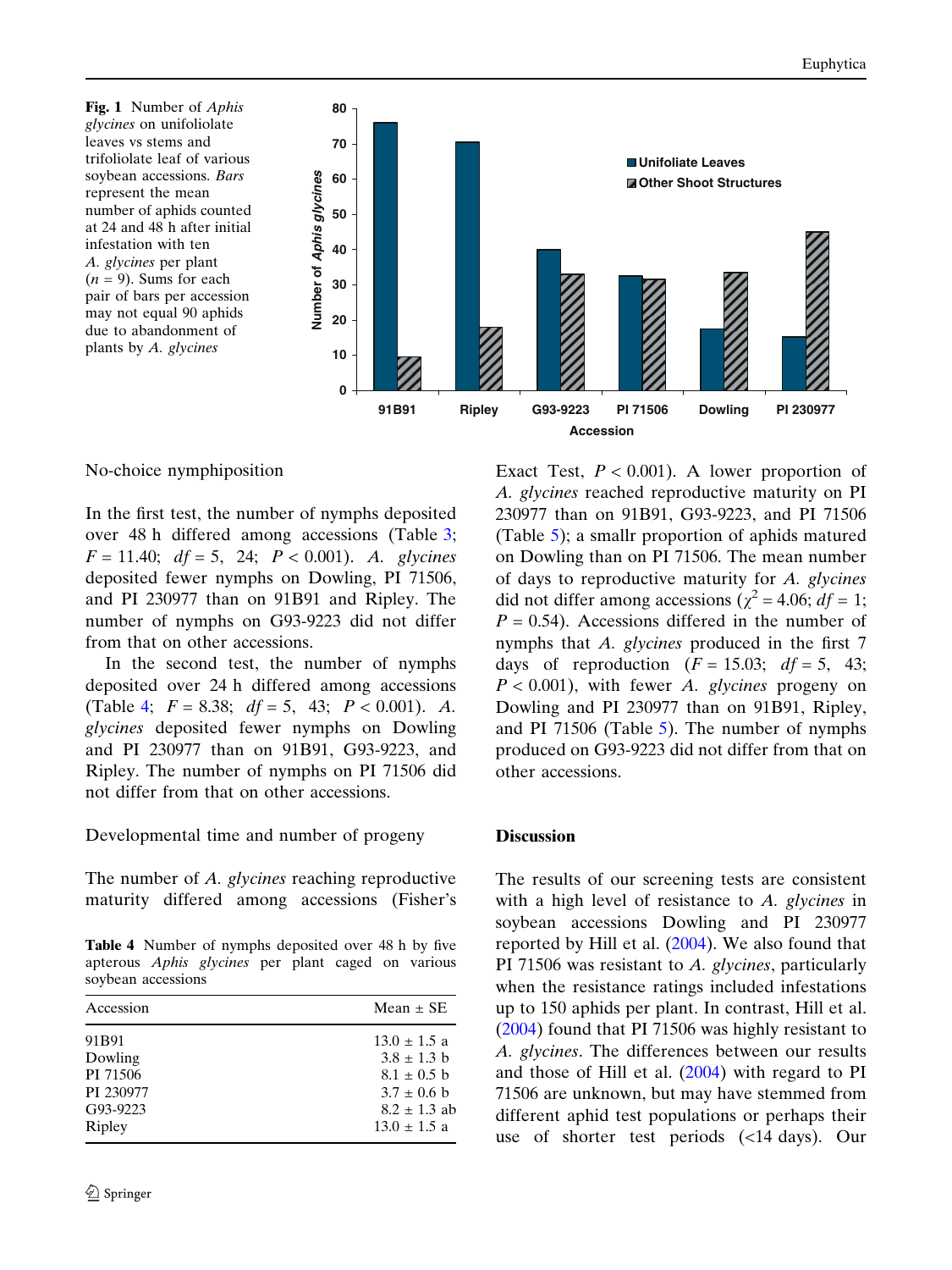|          | Accession Nymphs deposited within 24 h<br>of infestation (mean $\pm$ SE) <sup>a</sup> | Proportion of aphids<br>maturing to reproduction <sup>b</sup> | Days to<br>reproduction<br>$(mean \pm SE)^a$ | Second-generation nymphs<br>produced (mean $\pm$ SE) <sup>a</sup> |
|----------|---------------------------------------------------------------------------------------|---------------------------------------------------------------|----------------------------------------------|-------------------------------------------------------------------|
| 91B91    | $3.2 \pm 0.4$ a                                                                       | $0.75$ ab                                                     | $6.3 \pm 0.2$ a                              | $19.8 \pm 3.7$ a                                                  |
| Dowling  | $1.0 \pm 0.0$ b                                                                       | 0.29 <sub>bc</sub>                                            | $8.0 \pm 1.0$ a                              | $2.4 \pm 2.1$ b                                                   |
| PI 71506 | $2.4 \pm 0.4$ ab                                                                      | 1.00a                                                         | $7.4 \pm 0.4$ a                              | $13.7 \pm 1.7$ a                                                  |
|          | PI 230977 $1.4 \pm 0.3$ b                                                             | 0.18c                                                         | $6.0 \pm 3.0$ a                              | $0.5 \pm 0.3$ b                                                   |
| G93-9223 | $4.0 \pm 0.4$ a                                                                       | $0.78$ ab                                                     | $6.6 \pm 0.2$ a                              | $9.4 \pm 2.1$ ab                                                  |
| Ripley   | $3.7 \pm 0.5$ a                                                                       | $0.67$ abc                                                    | $6.8 \pm 0.3$ a                              | $13.2 \pm 3.0$ a                                                  |

<span id="page-6-0"></span>Table 5 Performance of *Aphis glycines* caged on unifoliolate leaves of various soybean accessions

Means  $\pm$  SE within a column not followed by the same letter are significantly different. (Nymphs in 24 h:  $F = 8.38$ ;  $df = 5$ , 43;  $P < 0.001$ , Tukey's HSD test; days to reproduction:  $\chi^2 = 4.06$ ;  $d\bar{f} = 5$ ;  $P = 0.54$ ; second-generation nymphs:  $F = 15.03$ ;  $df = 5, 40; P < 0.001$ , Tukey's HSD test.)

<sup>b</sup> Proportions not followed by the same letter are significantly different  $(P < 0.05$ , Tukey-type multiple comparison test; adapted from Zar [1998](#page-8-0))

screening also showed that 50% of accession G93- 9223 plants were  $A$ . glycines-resistant when rated using an expanded resistance scale. PI 71506 and G93-9223 had some test plants that were characterized as resistant and others that were not. The lack of uniformity in resistance ratings may have arisen for two reasons. First, there is often rather large, general variability inherent in plant introductions such as PI 71506 and that variability is often preserved while such accessions are maintained in governmental and other institutional seed storage and preservation facilities (Smith [2005\)](#page-8-0). Second, to our knowledge, neither PI 71506 nor G93-9223 had previously been selected for resistance to A. glycines, and thus susceptible plants of each accession could be expected.

The screening tests identified lines resistant to population growth of A. glycines, but further tests were conducted to determine whether the resistance was due to antixenosis, antibiosis, or both modalities. Antixenosis may be measured by choice or no-choice tests (Harris [1980](#page-8-0)). Choice tests determine the relative suitability of hosts as sites for feeding, shelter, progeny deposition, etc., whereas no-choice tests determine the inherent suitability of a resistant candidate as a host (Harris [1980\)](#page-8-0). The no-choice nymphiposition tests in our study revealed Dowling, PI 230977, and PI 71506 are less suitable hosts for nymphiposition by A. glycines. In some cases, a decreased rate of nymphiposition may be classified as antibiosis, largely because the host plant on which the mother aphid developed may have adversely affected its fecundity (Adams and van Emden [1972;](#page-8-0) Smith [2005\)](#page-8-0). However, the A. glycines used in our nymphiposition tests had been reared on a suitable host (Asgrow 0801), and thus diminished nymphiposition on particular accessions was a behavior indicating unsuitability (i.e., antixenosis) of the plant host.

Antixenosis was also evident from the fewer numbers of A. glycines on Dowling, PI 230977, PI 71506, and G93-5223 in the distribution test. The A. glycines in our tests may have been differentially distributed between unifoliolate leaves and other shoot tissue, in part, because of a preference for younger shoot tissue, but the overall decrease in aphid numbers on Dowling, PI 230977, PI 71506, and G93-5223 suggests that antixenosis was a factor in these accessions. Moreover, the expression of antixenosis in the shoot structures of Dowling and PI 230977 differed from that in PI 71506 and G93-5223. The distribution of A. glycines within plants of PI 71506 and G93-5223 suggested that the expression of antixenosis was comparable between unifoliolate leaves and other shoot structures of these two accessions. This contrasted with results for Dowling and PI 230977 in which antixenosis was stronger in the unifoliolate leaves than in other shoot structures based on the differences in aphid numbers. Hill et al.  $(2004)$  $(2004)$  also demonstrated antixenosis to A. glycines in Dowling and PI 71506. Li et al. [\(2004](#page-8-0)) found that A. glycines departed from the trifoliolate leaves of Dowling 8–24 h after being placed on them, but comparisons between unifoliolate vs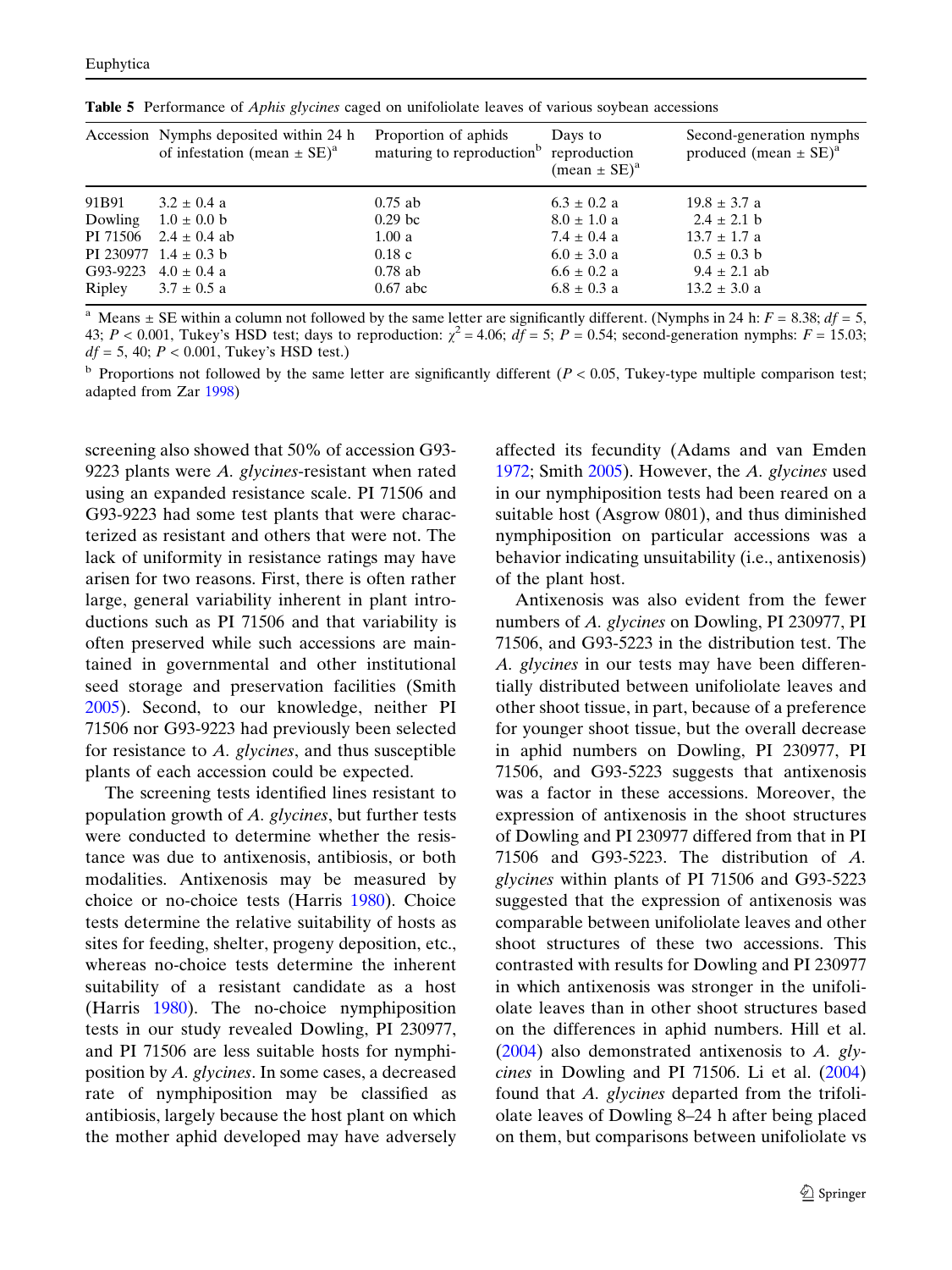trifoliolate leaves were not made in their study. In tests with the corn earworm, Helicoverpa zea (Boddie), Nault et al. ([1992\)](#page-8-0) found that third instars preferred older leaves of both resistant and susceptible soybean lines.

Antibiosis to A. glycines was apparent in Dowling and PI 230977 from the decreased number of progeny produced by adults that had matured on those plants, and in PI 230977 from the low number of aphids surviving to reproductive maturity. Our results agree with Hill et al.  $(2004)$  $(2004)$  and Li et al.  $(2004)$  $(2004)$ , who found strong antibiosis in Dowling due to diminished rates of population growth, but they found high mortality of A. glycines on caged plants. Hill et al. [\(2004](#page-8-0)) found evidence for antixenosis, but not antibiosis, to A. glycines in PI 71506. Strong antibiosis, such as present in Dowling and PI 230977, may prevent aphids from reaching economic damage levels and is particularly useful to limit the secondary spread of plants viruses by aphids within crop fields (Gibson and Plumb [1977](#page-8-0); Kennedy [1976](#page-8-0)).

Accessions G93-9223 and Ripley have pedigrees that include lines resistant to A. glycines. However, resistance to A. glycines was not apparent in our tests with Ripley, and resistance in G93-9223 was modest compared to its ancestor, PI 230977. Nonetheless, modest levels of resistance in G93-9223 may still effectively limit aphid infestations, particularly if complemented with other aphid management approaches such as biological control. Given this, and that G93-9223 is an improved breeding line, it may prove useful in programs to breed for A. glycines resistance.

Our study was restricted to evaluating antixenosis and antibiosis against A. glycines. Tolerance is an additional resistance modality that allows growth or yield of host plants when challenged with insect infestations that would significantly limit susceptible accessions (Panda and Khush [1995;](#page-8-0) Smith [2005](#page-8-0)). However, antixenosis and antibiosis are such dominant modalities in Dowling and PI 230977 that maintaining sufficient infestation levels of A. glycines to test for tolerance is impractical with these accessions. However, the lack of antibiosis resistance in PI 71506 and G93-9223 may allow sufficient numbers of A.

glycines to be caged on plants for tolerance testing. We suggest that future studies test for tolerance in PI 71506 and G93-9223.

There are now several sources of soybeans that have been identified with resistance to A. glycines (Hill et al. [2004;](#page-8-0) Li et al. [2004](#page-8-0); Mensah et al. [2005;](#page-8-0) our data). The resistance to  $A$ . glycines is controlled by a single dominant gene (Rag1) in Dowling and Jackson (Hill et al. [2006a,](#page-8-0) [b\)](#page-8-0). The other A. glycines-resistant sources should be compared to understand the genetics and molecular biology of resistance in order to determine whether common genes for aphid resistance occur among accessions (Hill et al. [2004](#page-8-0)). This information is particularly important to develop effective strategies for the sustainable use of aphidresistant lines because crop resistance to aphids from single genes has often been overcome by virulent biotypes within only a few years (Panda and Khush [1995;](#page-8-0) Smith [2005](#page-8-0)).

Nonetheless, the resistance found in PI 230977, Dowling, Jackson, and various other soybean accessions offers great potential for management of A. glycines. For instance, protection from A. glycines by the resistance manifested in Dowling was comparable to protection afforded by insecticide treatment of soybean plants in a field-cage experiment (Hill et al. [2004\)](#page-8-0). PI 230977 showed a comparable level of resistance to Dowling (our data; Hill et al. [2004\)](#page-8-0) and other highly resistant accessions (Hill et al. [2004](#page-8-0)). Thus, the deployment and proper management of cultivars with resistance to A. glycines has the potential to greatly reduce the frequency of aphicide application and the ensuing economic and environmental costs in soybean production systems.

Acknowledgments Eric Beckendorf, David Mills, Joshua Pedro, and Ryan Rubbelke provided technical assistance. Paul Evenson, Mark West, and Michael Lehman provided advice regarding statistical analyses. The National Soybean Collection, USDA-ARS, and Michael Catangui, South Dakota State University, supplied seed of some soybean accessions. Kelley Tilmon, Roy Scott, Eric Beckendorf, and Lauren Hesler graciously reviewed drafts of this paper. The article reports the results of research only. Mention of a trademark or a proprietary product does not constitute a guarantee or warranty of the product by the USDA and does not imply its approval to the exclusion of other products that may also be suitable.